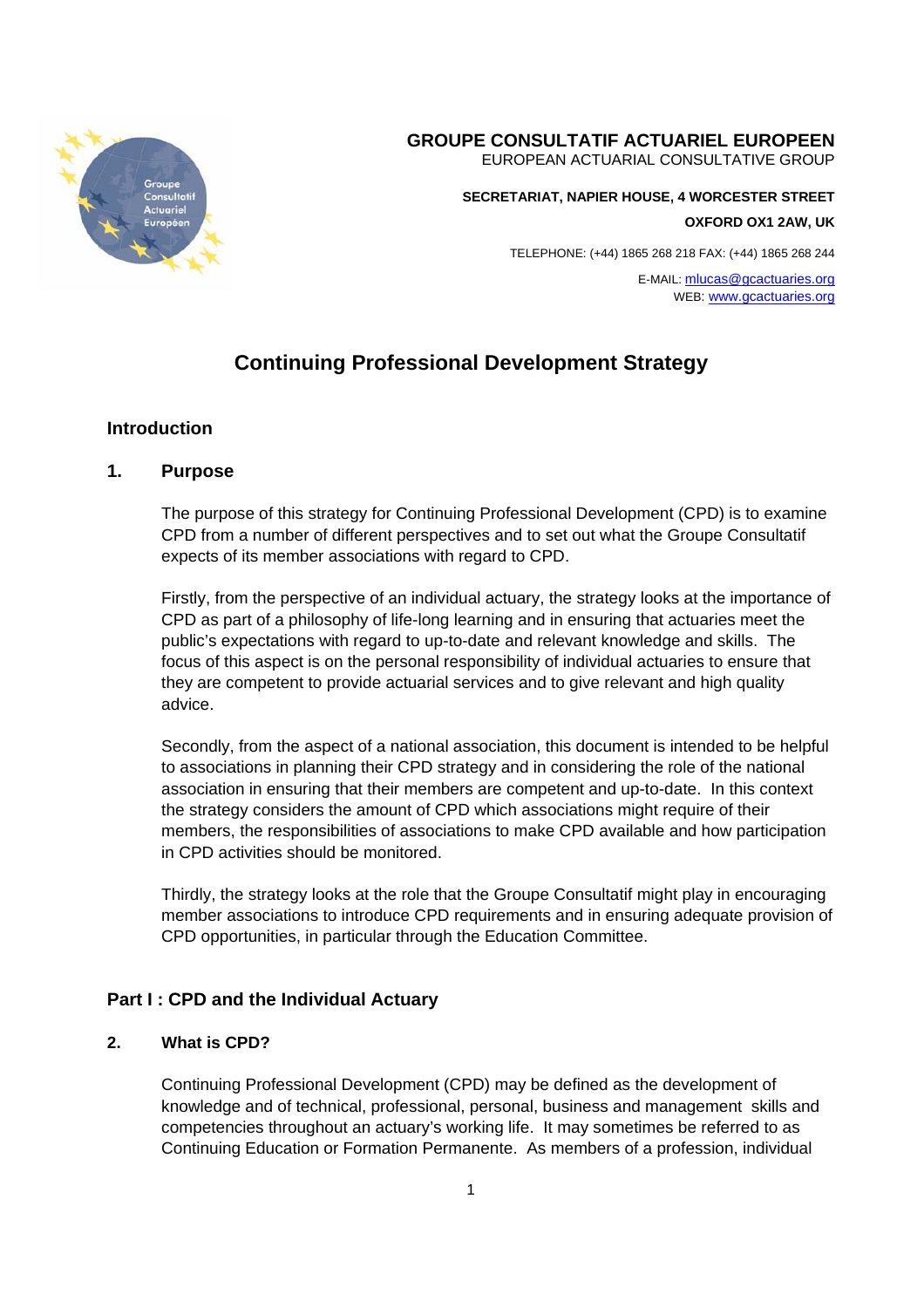actuaries have a responsibility to ensure that they remain competent and current in their knowledge and skills and that they are committed to a philosophy of life-long learning.

The Groupe Consultatif Code of Conduct requires that an actuary should only perform professional services if he/she is competent and appropriately experienced to do so. Undertaking CPD to maintain competence and to remain up-to-date is a necessary part of complying with that aspect of the Code of Conduct.

CPD refers to the development of the whole person with attention to technical actuarial skills, related professional skills, business and management skills, professionalism skills and personal skills such as independence of thought and time management.

Actuarial knowledge and the environment in which actuaries are working are constantly changing and developing and actuaries need to keep up with such developments in order to be able to provide a high quality service.

## **3. The need for CPD**

All actuaries are encouraged to undertake CPD for the following reasons:

- On qualification an actuary is at the start of his/her career and has much still to learn and experience to be gained, so CPD will be essential to continue the process of development.
- It is important that an actuary keeps abreast of developments in actuarial techniques so that the actuary's work is up-to-date and relevant.
- An actuary needs to be aware of current methodologies and factors which may affect the suitability of methodologies, models and assumptions.
- An actuary needs to maintain his/her familiarity with the complex environment in which he/she works.
- An actuary needs to keep up with new actuarial standards of practice and modifications to existing standards.
- An actuary needs to be aware of developments in national and international legislation and accounting standards.
- Actuaries taking up statutory roles need to keep up to date with developments in their profession, in the statutory role and in the supervisor's responsibilities as well as the industry in which they are practising.
- Actuaries may take on a number of different roles over their careers, including managerial roles, and personal development will be necessary to equip them for these new roles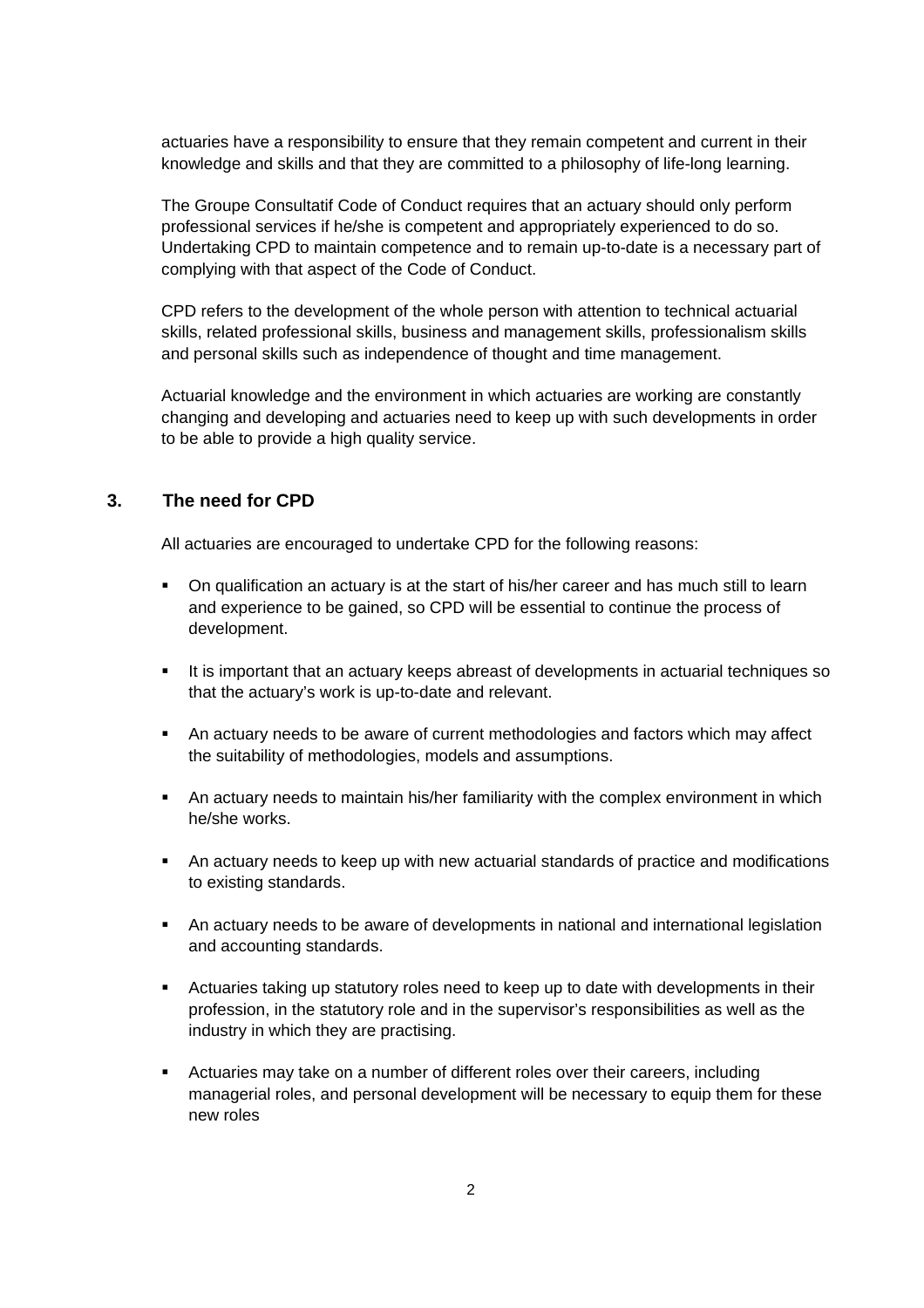- Actuaries who move between countries or work in an international environment need to understand the different regulatory and legislative framework in each country and the applicable accounting standards and actuarial standards and practices.
- The expansion in the profession means that actuaries are moving into new areas of practice with the consequent need for personal development.
- Actuaries need to be regularly challenged to think through ethical and professional questions.
- It is in the public interest that actuaries should be seen to be competent in the areas in which they practice.
- The reputation and standing of the actuarial profession depends on actuaries giving relevant and up-to-date advice.
- Even actuaries not working in specifically actuarial roles should ensure that they are competent and up-to-date in whatever they do and should bear in mind in what respects others might expect them to be knowledgeable as qualified actuaries.

## **4. How to approach CPD?**

Each actuary should plan his/her professional development and programme of CPD.

- It is the responsibility of each actuary to plan his/her own development programme. At different stages of his/her career there will be a need to address a different range of skills.
- **IF** In planning a CPD programme the actuary needs to consider maintenance, broadening and improvement of skills and knowledge.
- Objectives should be set by each actuary to achieve their CPD programme.
- CPD activities undertaken should relate to these objectives.
- **Relevant work experience should form part of the development plan.**
- The individual actuary should consider how to monitor progress towards their objectives, either on his/her own and/or in conjunction with the employer where relevant.
- For many actuaries their CPD programme should be integrated with their development programme agreed with their employer.
- At least some CPD should involve interaction with other actuaries, and in particular actuaries from organisations other than the actuary's own firm.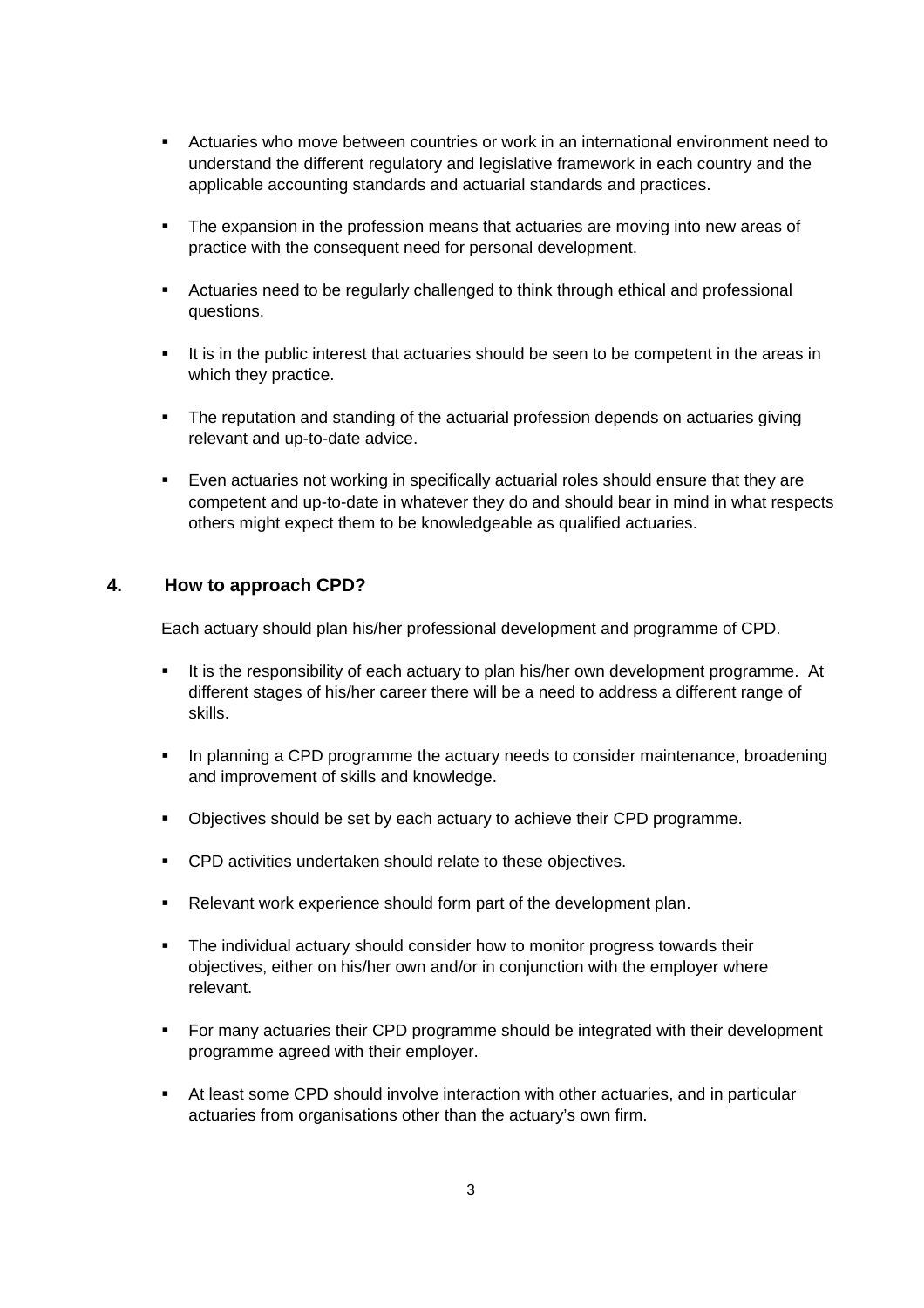• The actuary should ensure compliance with any CPD requirements set by their association or by the actuarial association in any other jurisdiction in respect of which the actuary does actuarial work.

## **5. How is CPD gained?**

CPD can be achieved in a number of different ways.

These include:

- Participation in local or national actuarial meetings, seminars, colloquia and workshops;
- Participation in international actuarial congresses, seminars, colloquia and workshops, including events organised by the Groupe Consultatif and by the International Actuarial Association (IAA) and its sections;
- **Participation in educational or training courses;**
- **Participation in summer schools or similar events;**
- **Participation in events run by other related professions, e.g. lawyers or accountants;**
- Participation in relevant commercial conferences or seminars or events organised by international bodies;
- Participation in conferences, courses, seminars and discussion groups organised by actuarial employers;
- **Participation in webcasts, web-based seminars or video link seminars;**
- Participation in research, either as an individual or as part of a group;
- **Participation in technical committees, working parties and task forces under the** auspices of a national actuarial association;
- Participation in technical committees, working parties and task forces at an international level;
- **Teaching or mentoring other actuaries and/or actuarial students;**
- **Setting or marking actuarial examinations;**
- Studying for a further qualification, including membership of other professional bodies;
- Studying a topic and writing a report or making a presentation to impart the acquired knowledge to colleagues, clients or to a wider audience;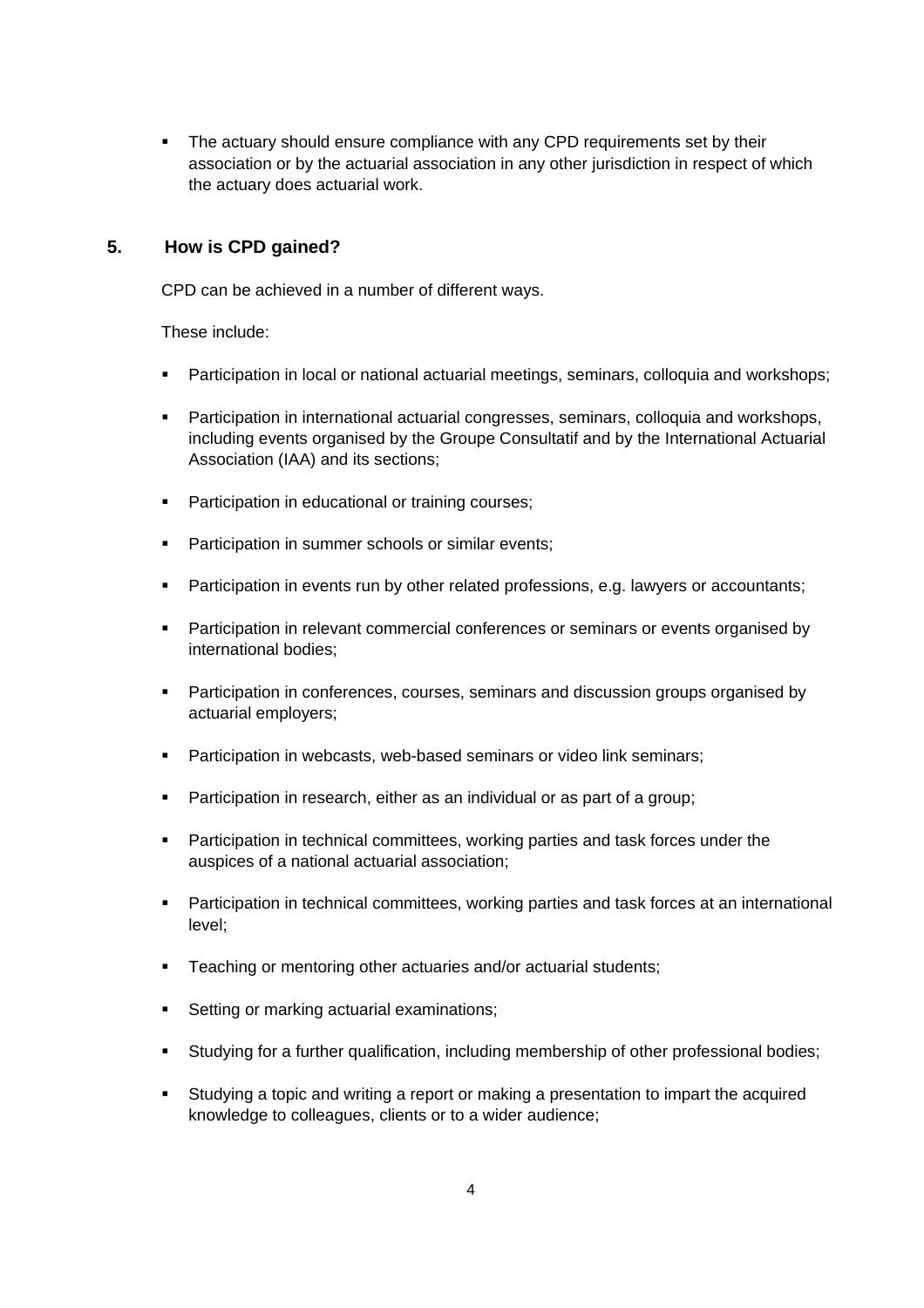- Studying courses or educational programmes on-line;
- Working with different actuarial topics in different environments;
- Expanding one's skill-set through undertaking new challenges or working on novel assignments;
- **Writing papers and books;**
- **Private reading of relevant journals and books:**
- **Participation in internet discussion groups on actuarial topics.**

## **Part II : CPD and the National Association**

#### **6. How much CPD?**

The public expects actuarial professional bodies to encourage their members to keep up-todate and relevant through CPD requirements.

What are the responsibilities of a national association of actuaries with regard to CPD? It is in the public interest that associations should set CPD requirements for their members and ensure compliance with any such requirements. Actuarial associations have a responsibility to promote the concept of life-long learning and the development of knowledge by their members. They should also provide a service to their members to ensure that adequate CPD opportunities are made available.

The amount of CPD that an actuary does is a personal decision. However, associations should encourage their members to undertake CPD and make clear to their members how important it is that they remain competent and current in their professional knowledge and skills.

Associations should specify the minimum annual amount of CPD which their members should aim to achieve and may make stipulations as to the form that CPD should take. It is recommended that the minimum amount of formal CPD should be no less than 15 hours a year on average.

In some countries the regulators may lay down requirements for CPD and the actuarial association should take this into account in setting professional requirements for CPD.

Associations should encourage members to undertake a variety of CPD activities and not only technical CPD. CPD should include a component relating to professionalism.

Associations should be proactive in making CPD opportunities available to their members and should consider setting down recommended or mandatory requirements for members regarding their participation in CPD.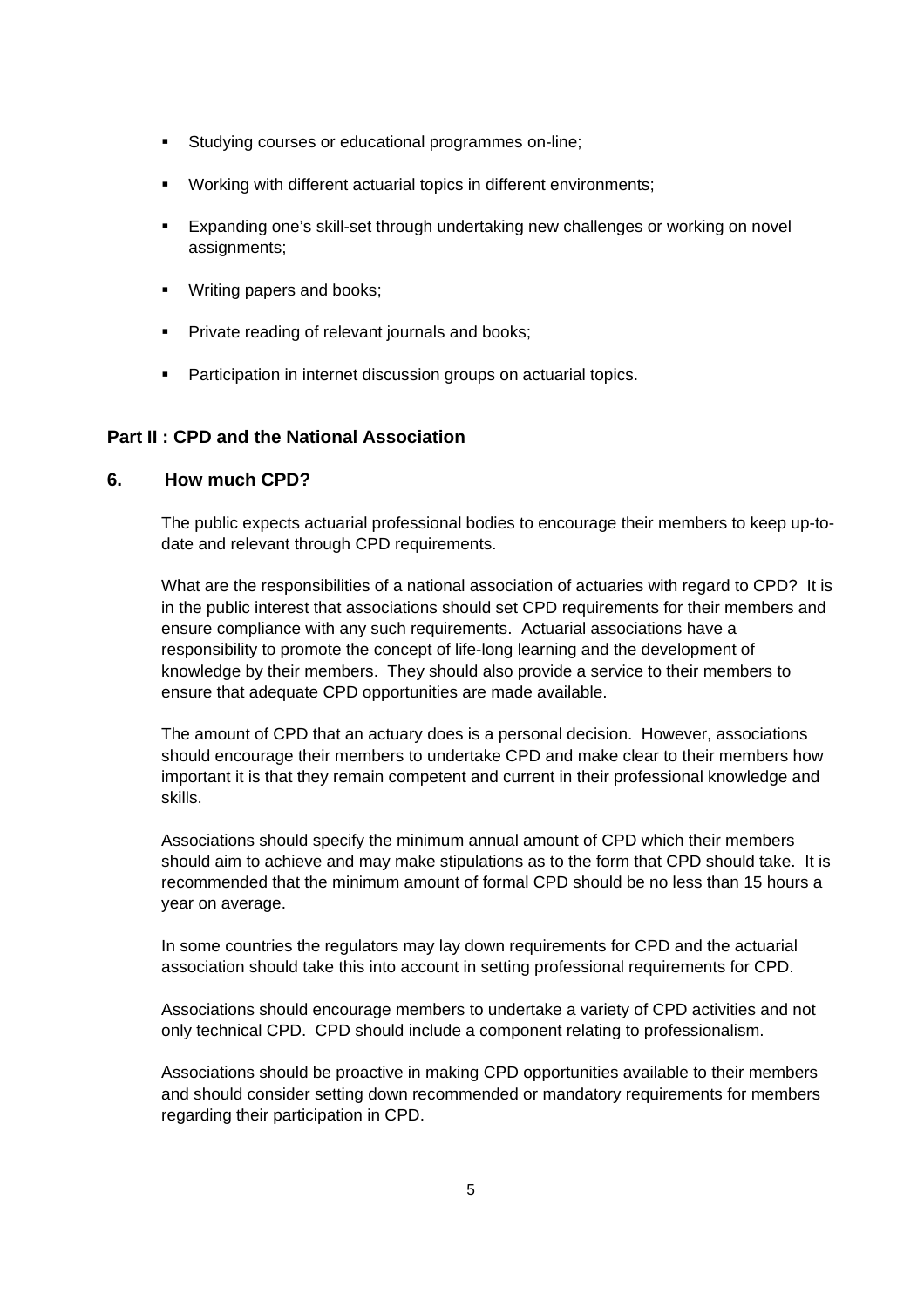When considering the amount of CPD undertaken, it is up to each individual to judge the relevant CPD hours to be counted for a particular activity and how relevant it is in relation to his/her CPD objectives. As a result the same event may be counted differently by different people.

Associations may wish to differentiate between formal or verifiable CPD and informal or self-assessed CPD. Formal or verifiable CPD is where the input may be independently measured or objectively demonstrated, e.g. attendance at an event, passing a test, completion of an assignment or on-line study course, preparation of written material or presentations to others. Informal or self-assessed CPD is where the actuary undertakes private activities, e.g. reading or study courses without any external assessment or demonstration.

CPD involving active participation by the individual and which can be independently verified should be rated more highly than more passive forms of CPD and activities which cannot be independently verified. Events may be treated differently according to whether they are organised by the actuarial profession or some other body.

Associations should consider setting limits on the amount of CPD that can be counted for some types of CPD and requiring minimum amounts of CPD for other types, in order to ensure a balanced CPD requirement.

Associations should consider giving guidance to their members about what may count as CPD and providing or recommending events which will count for CPD.

Where a target annual amount of CPD is suggested, this target may be averaged over several years.

CPD requirements might be more specific and more onerous for actuaries who are undertaking statutory or formal roles.

## **7. Monitoring of CPD**

It is good practice for each actuary undertaking CPD to maintain a personal record of their CPD activities.

- This record should consider the development undertaken and a reflection by the actuary on the learning that has taken place, with indications of future learning opportunities or commitments and development activities, rather than simply a number of hours of CPD undertaken.
- Once an association has agreed its CPD strategy the association should monitor CPD records of actuary members.
- Monitoring of CPD records might be on a sample basis, e.g. a random sample or only in respect of those actuaries performing statutory or reserved roles.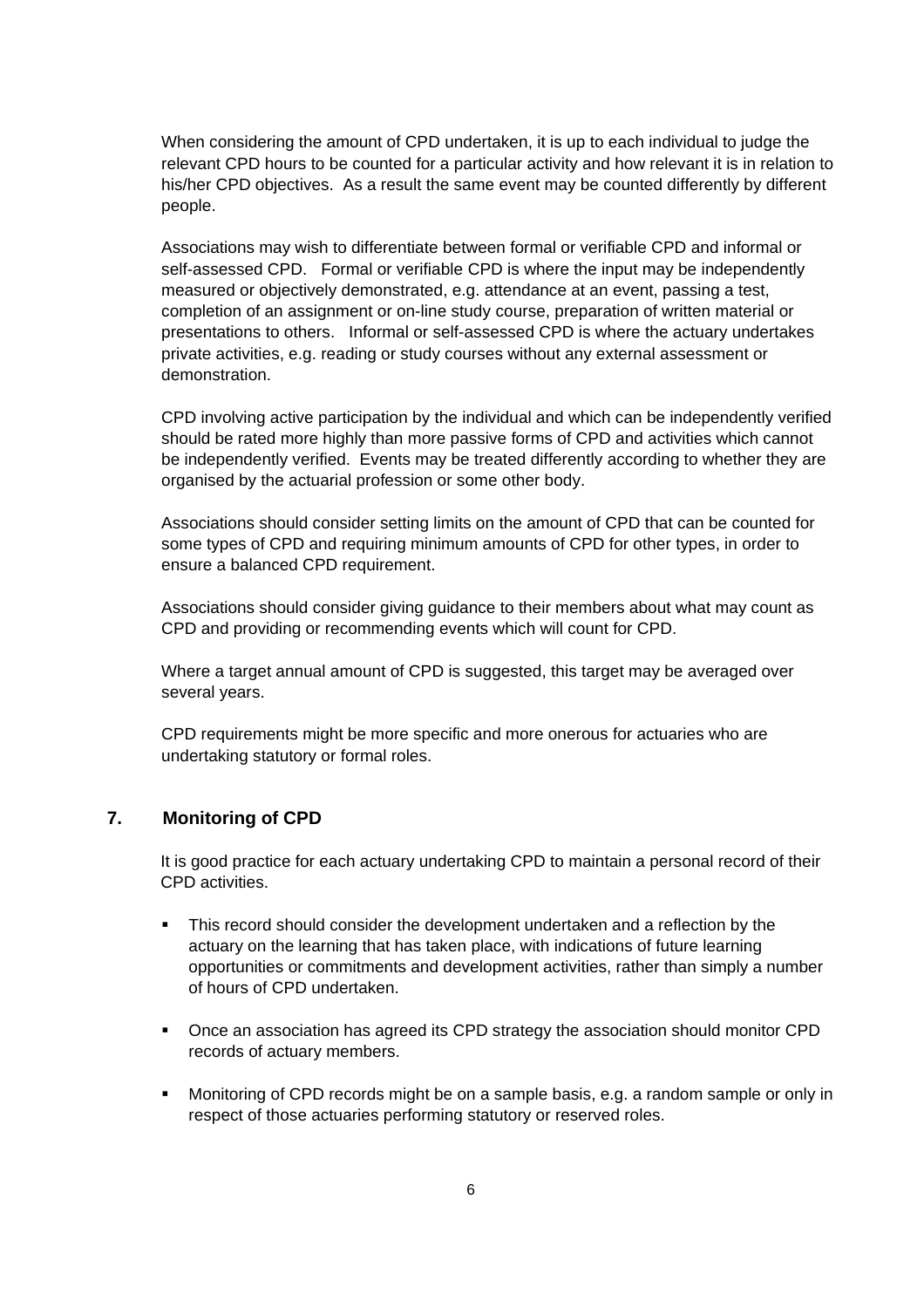- Monitoring of CPD records should be carried out for actuaries requiring practising certificates, where they exist, both when they first apply for such a certificate and for subsequent renewals. Monitoring should be more active for those fulfilling statutory roles, even if practising certificates are not required.
- **Failure to undertake appropriate CPD and to meet any CPD requirements set by their** association should lead to the withdrawal or non-renewal of a practising certificate and should be considered as evidence of possible professional misconduct.
- Associations should consider introducing centralised reporting of CPD, e.g. through a members only section of the association's web-site.

## **8. Provision of CPD activities**

Each association should assist individuals to obtain CPD through the provision of a programme of CPD activities. Examples of possible CPD activities are shown in Section 5.

 Associations should facilitate access for members to information about events organised by others which could provide relevant CPD, including Groupe Consultatif Colloquia and Summer Schools, International Congresses of Actuaries and Colloquia organised by the Sections of the IAA.

## **9. Current position on CPD**

A survey of member associations of the Groupe Consultatif was undertaken in 2002 and the position on CPD at that time showed that 6 associations had a requirement for CPD, 11 associations were planning a requirement for the future and 6 associations had no plans to introduce a requirement for CPD. In the survey carried out at the end of 2007, 9 associations reported that they had introduced a requirement for their members to undertake CPD. Several associations have suggested that they have particular expertise within their membership for delivery of CPD offerings.

#### **Part III : CPD and the Groupe Consultatif**

#### **10. Role of the Groupe Consultatif**

The Groupe Consultatif Education Committee has a number of roles with respect to CPD.

- (i) The CPD strategy of the Groupe Consultatif contains advice for associations and offers recommendations for practice but does not set any mandatory requirements.
- (ii) The Groupe Consultatif recommends that member associations should required qualified actuaries to undertake on average at least 15 hours of CPD each year.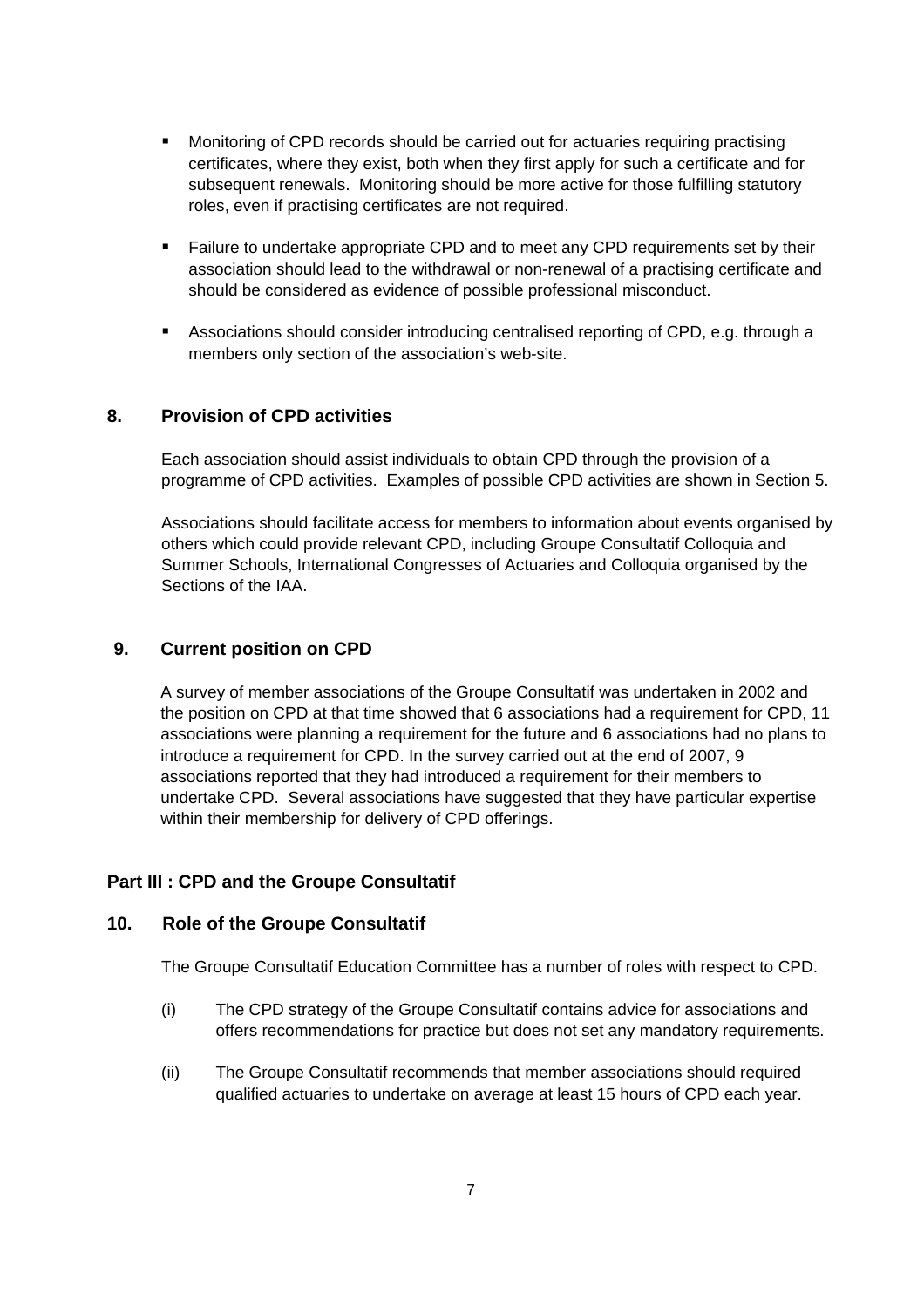- (iii) The Groupe Consultatif Education Committee recognises the different situations that pertain in different countries and the legislative and other constraints that exist for some associations with regard to implementing any mandatory CPD requirements, but nevertheless expects to recommend a mandatory requirement for CPD within a few years.
- (iv) The Committee encourages each association to formulate its own CPD strategy.
- (v) Members of the Education Committee whose associations have a CPD policy can provide guidance to any association wishing to develop a CPD policy.
- (vi) The Education Committee of the Groupe Consultatif encourages and facilitates the provision of suitable European CPD activities.
- (vii) The Education Committee maintains a database on CPD activity within Europe.
- (viii) The Education Committee identifies key important topics for CPD activity in conjunction with practice areas.
- (ix) The core syllabus developed through the Education Committee provides a starting point for each association in planning technical CPD activities. Any topics not covered before qualification should be considered as potential subjects for CPD.

## **11. Provision of CPD activities**

(i) Groupe Consultatif Colloquia

The Groupe Consultatif has organised colloquia since 1982. These are significant CPD opportunities at an international level. A complete listing, and links to many of the presentations made at recent colloquia, can be found on the Groupe website.

(ii) Groupe Consultatif Summer Schools

Associations have from time to time organised summer schools, in association with the Groupe. These are more structured learning programmes for people interested in developing their knowledge on a particular topic. A complete listing, and links to many of the presentations made at recent summer schools, can be found on the Groupe website.

(iii) Events organised by the International Actuarial Association

The International Congress of Actuaries (ICA) takes place every four years. The following Sections of the IAA organise colloquia in other years:

- ASTIN non-life insurance
- AFIR investment and financial risk
- **PBSS** pensions, benefits and social security
- $\blacksquare$  LIFE life insurance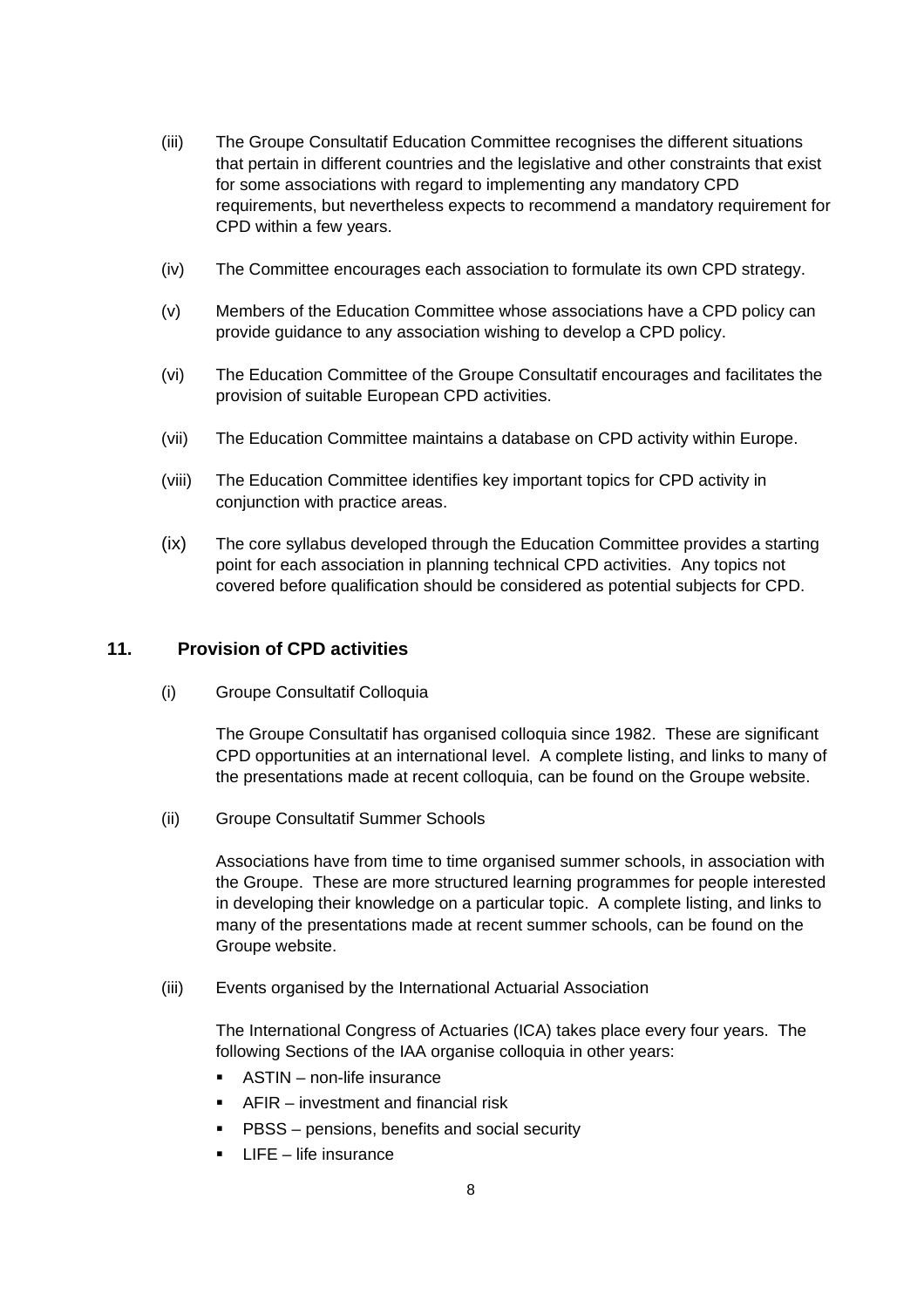- IAAHS health and care; and
- **IACA** actuarial consulting practice
- (iv) Events for younger actuaries

Many companies have a policy that only senior actuaries are supported to travel to international events. It is important therefore that national associations arrange events for younger people in their own country, for example based around the themes of the Groupe's annual Colloquium or Summer School.

(v) Events offered in different countries

An event offered initially in one country could be replicated in different countries based on notes, presentations and materials from the first event. Webcasts and downloadable recordings provide the means to give events a wider international audience.

(vi) Participation in events of other associations

Details of events run by individual associations should be disseminated to members of other associations. This could take the form of a web-based database. In particular events can be relevant to people in an association geographically nearby. Some interchange of ideas already takes place regionally, e.g. Scandinavia, German-speaking countries, the Swiss Summer School and seminars organised by the European Actuarial Academy (EAA).

(vii) Structured learning opportunities

Examples of structured learning opportunities which could be used by other associations are already available, e.g. the UK Actuarial Profession have participants' and speakers' notes for their one-day and two-day professionalism courses and their professionalism events for experienced actuaries. They also have packaged learning courses for all subjects in their qualification examinations and Certificates of Attainment are given to actuaries who pass the relevant examinations associated with these learning opportunities. Het Actuarieel Genootschap runs events on topics such as Fair Value Accounting, Deflators, Price of Risks, where actuaries are required to do preparation between meetings.

(viii) Reading materials

The journals of research work published by several associations, e.g. ASTIN Bulletin, Scandinavian Actuarial Journal and Annals of Actuarial Science, provide a useful source of informal CPD for actuaries. The proposed development of textbooks on European practice, e.g. Pensions and Health Care Financing, would be useful in this respect.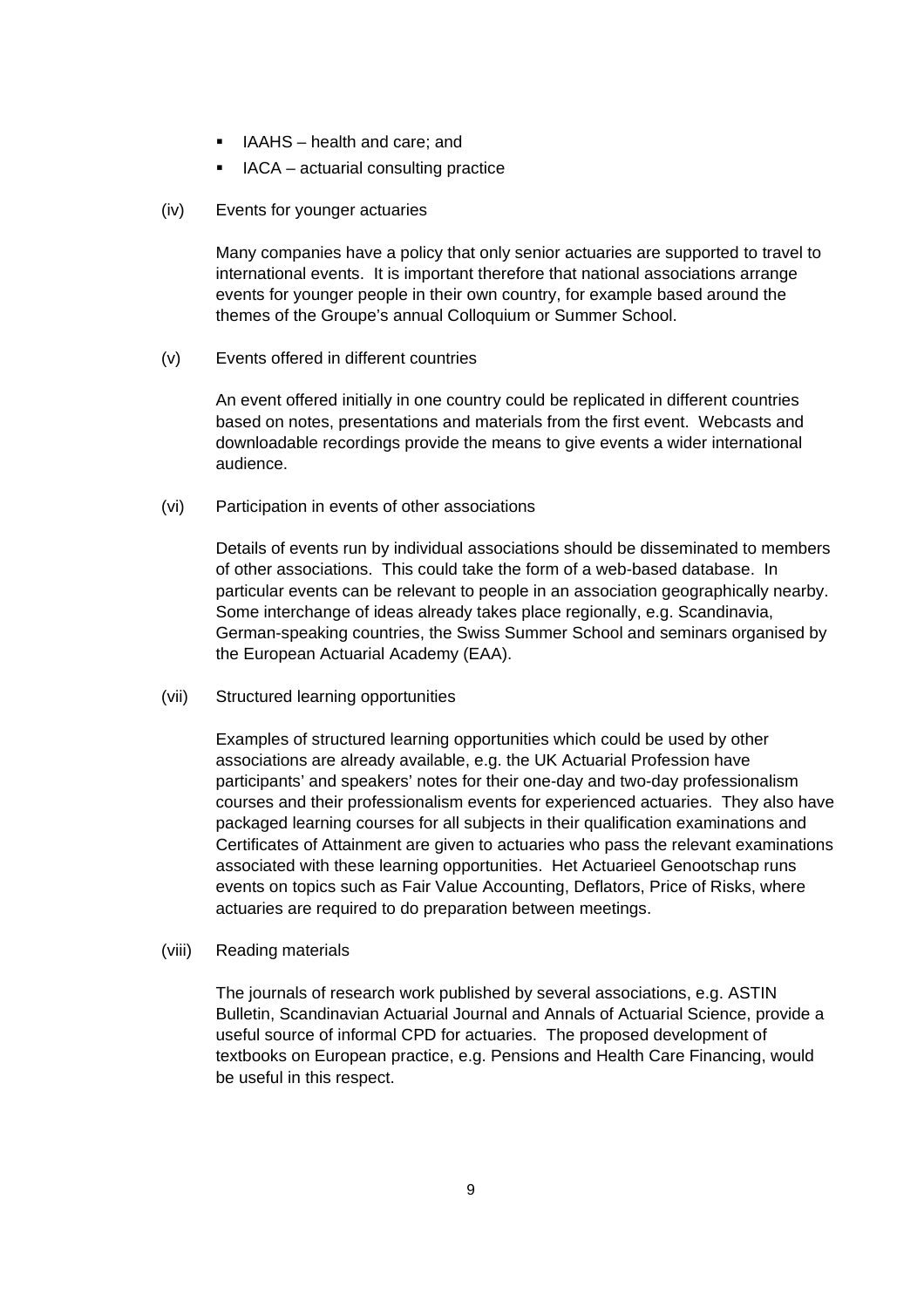## (ix) Electronic learning

Several associations use their Websites to disseminate learning materials, particularly from conferences, colloquia and seminars. This may often be in the form of presentations given at recent events. This material can be helpful for other associations planning their own events. A further stage would be the development of electronic learning material which, when accompanied by a discussion forum, monitored by a leader, can be an effective learning tool. The Groupe could facilitate access to useful papers and materials by publishing them on the Groupe website or by providing links from the Groupe website to other websites where they can be found.

Papers presented at actuarial association meetings and recordings of live presentations and discussions should be made available on the association's website so that they can be accessed by a wider audience, both nationally and internationally.

## **12. Key Themes**

The Groupe Consultatif's Education Committee will identify key themes and topics for European CPD. This could be done in two ways:

- (i) Firstly Education Committee members will identify topics within their national associations across all practice areas
- (ii) Secondly other committees of the Groupe Consultatif should provide ideas for CPD topics in their practice area. This might be done at the committee meetings held during the Annual Meeting each year.

This double approach should identify topics of current importance within a European context. Some topics of importance to particular associations will have arisen because of particular circumstances within the association, so may not be more widely applicable. Topics of more general interest that have been identified recently include:

- Fair value accounting
- **Solvency II**
- **Future improvements in mortality**
- **Healthcare financing**
- Catastrophe insurance
- **Risk classification**
- **Asset liability modelling**
- Accounting for pension costs
- **Enterprise risk management**